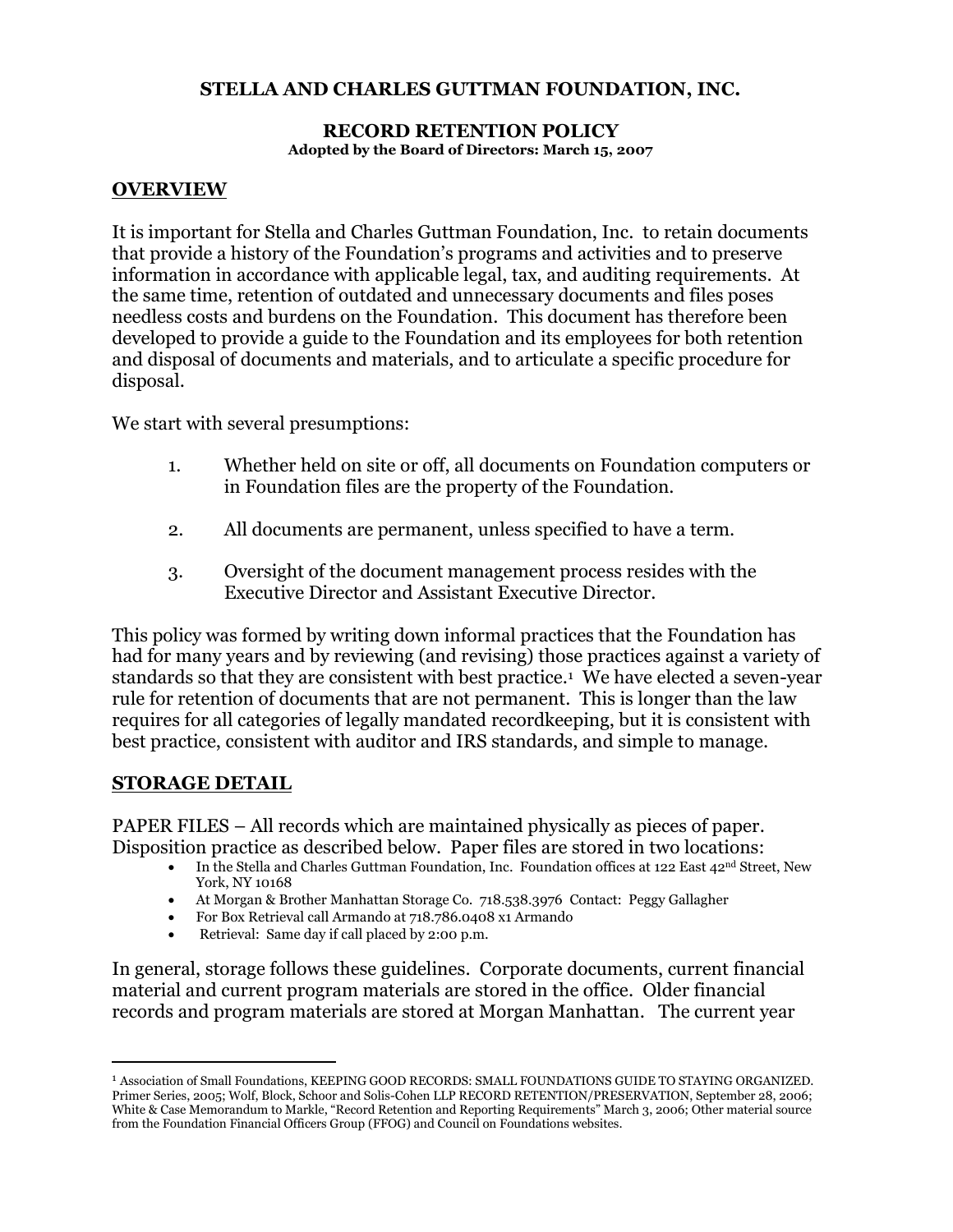and three previous year's records are kept at the office. Each January the next oldest year's files are transitioned to Morgan Manhattan.

ELECTRONIC FILES – This consists of all data on all Stella and Charles Guttman Foundation, Inc. owned servers, including emails, documents, financial transactions, mailing lists etc. This material is backed up to the server and kept indefinitely.

### **DISPOSITION RULE**

Disposition after seven years means that disposition can take place AFTER the tax return for a year is filed (making the disposition rule almost 8 years, in practice). For example after filing the return for the year ended June 30, 2006, which filing takes place, for example, in February 2007 (because of late K1s), we can go back and eliminate 7 year-old items that are from 1999 or earlier. Materials are shredded.

### **DISPOSITION PROCEDURE**

Once a year, after the tax return for the preceding fiscal year has been filed, all documents meeting the disposal criterion for that year will be collected in one place by the Assistant Executive Director and the inventory reviewed and documented. The inventory will be itemized in a memorandum to be signed by the Executive Director. The annual memorandum of disposal will be maintained in the Foundation's office Inventory Log. The designated materials will be delivered back to Morgan Manhattan for disposal by shredding. Should it come to pass that in any year there is a reason to suspend the disposition procedure (e.g., because of a regulatory audit or litigation), such will also be recorded in a memorandum to be maintained in the same place.

## **Foundation Records to Be Kept Indefinitely**

- Certificate of Incorporation
- IRS Letter of Determination
- State sales tax exemption certification
- Official correspondence with the IRS
- Tax documents
- Investment guidelines
- Audited financial statements
- Records of gifts of personal property to the Foundation
- Books of original entry, journals, cash books
- Signed originals of Board meeting minutes
- By-laws

# **Foundation Records to Be Kept for 7 Years**

All grant files will include the following:

- Grantee tax exempt status
- Grant contract letters, copy of grant check(s) and receipts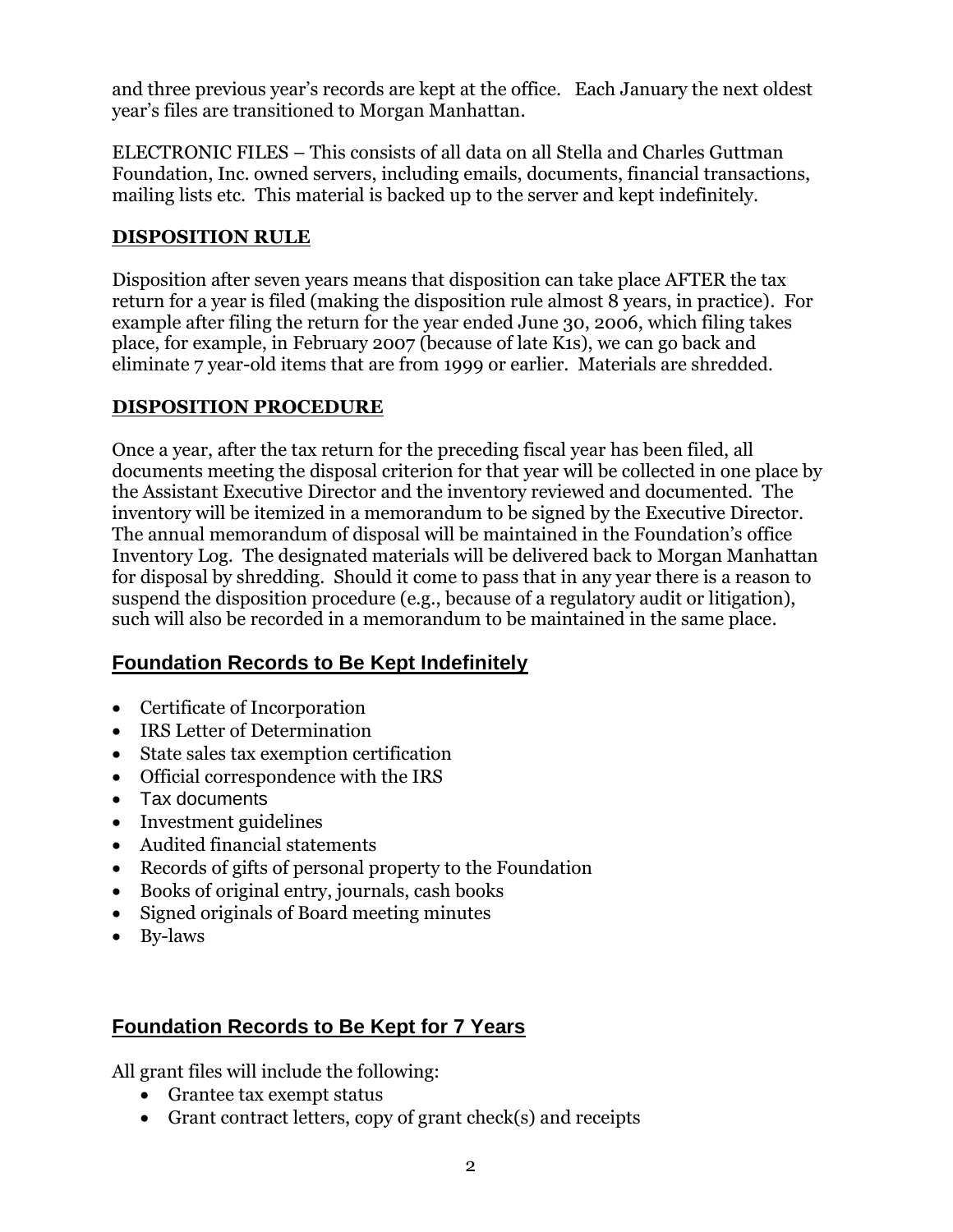- Grantee proposal and fiscal and narrative reports
- Material relating to grants requiring expenditure responsibility
- Investment manager's monthly investment reports and correspondence
- Investment consultant's quarterly performance evaluation reports, yearly management review reports and correspondence
- Custodian's monthly investment portfolio summaries and correspondence
- Invoices/payments
- Yearly cash disbursement reports
- Cancelled checks and checking account bank statements
- Accountants and auditors correspondence
- Foundation' counsel correspondence
- Board Member correspondence, expense reports and reimbursement payments
- Personnel records
- Insurance policies

## **Foundation Records to Be Kept for 4 Years**

- Declined proposals
- Custodian's daily report of investment account transactions

### **Safe Deposit Box**

The following documents and items are stored in the Foundation's safe deposit box No. E606, which is maintained at Chase Bank at 60 East 42nd Street, NY, NY Elizabeth Olofson and Ernest Rubenstein are the custodians and each has a key

Original Certificate of Incorporation Personal Property Contributions Sales Tax Exempt Certificate IRS Determination Letter Lease for 122 East 42nd Street, NY, NY Lease Amendment for 122 East 42nd Street, NY, NY Stella and Charles Guttman/CUNY signed Agreement dated April 30, 2013 Secretary's Certificate for Guttman/CUNY Agreement Photos of Stella and Charles Guttman (continued on next page)